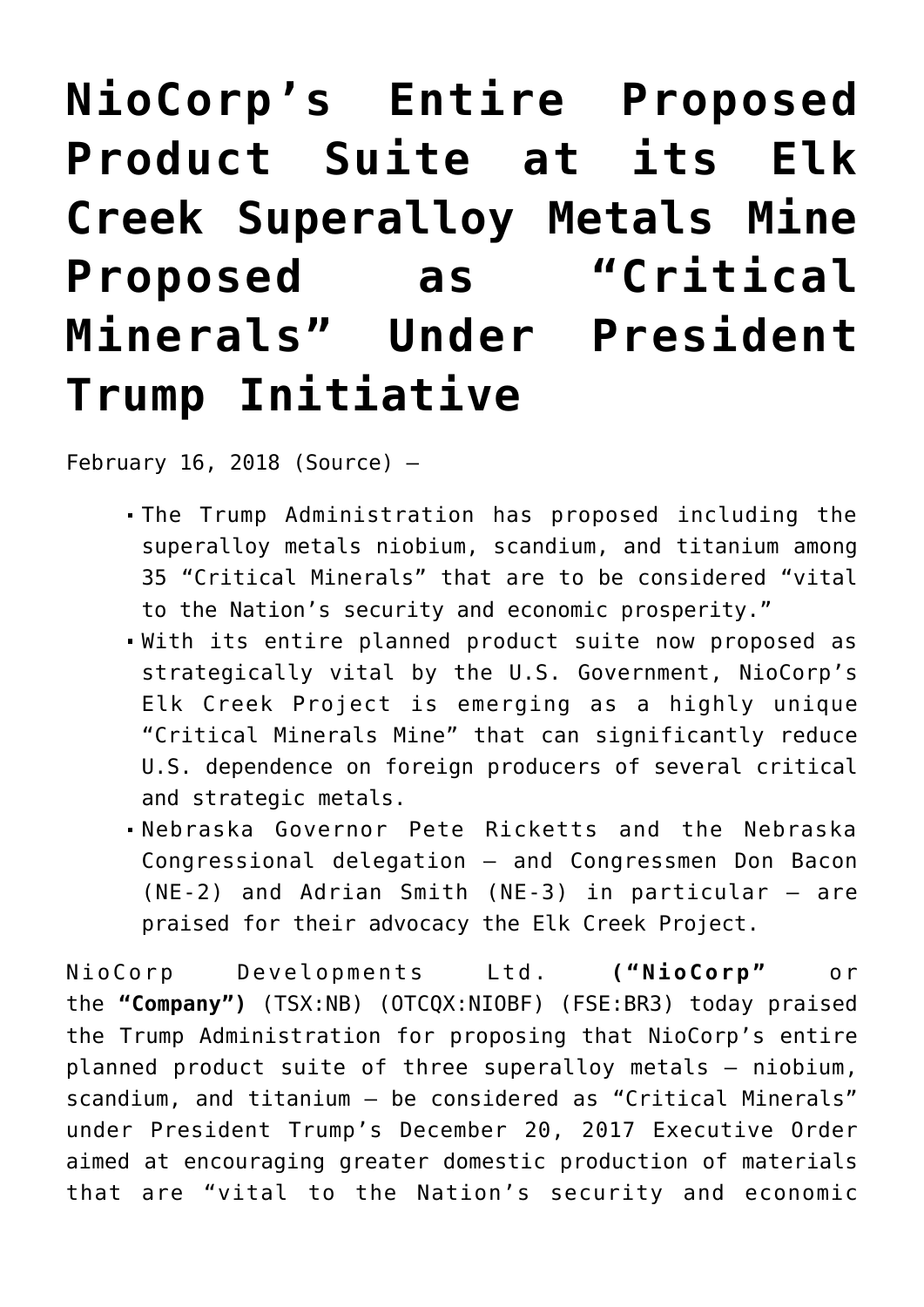prosperity."

In a [Federal Register notice](https://www.globenewswire.com/Tracker?data=JhyLWU6cl9SbXCKjKXbXwW9-7IyvJFLlyeLVbgD7RlWsij_WjCyj5OvokNIgVr0B2GHLMd5oTcZniYj6rmyjiyaRzbngecWT5Echwut0HM4H2jD-QYdIrwLZIE9rOkUDNke47ZiKAXRIsOASbrm7Jp_Hgb_2e7PDESumbD9L6WEHkbYPufQ6kcWXNcGA0y-C) published today, the Trump Administration included niobium, scandium, and titanium on a list of 35 materials proposed as "Critical Minerals."

The Company believes that the proposed listing significantly elevates the strategic importance of the Elk Creek Project, particularly given that it is the only proposed mine in the U.S. that is expected to produce both niobium and scandium, two superalloy metals that have significant uses in national defense technologies and upon which the U.S. is currently 100% dependent on foreign nations such as Russia and China.

"In many ways, our Elk Creek Superalloy Project is emerging as an increasingly unique and valuable 'critical minerals mine' in terms of its strategic importance to the United States and to other Western nations," said Mark A. Smith, Executive Chairman and CEO of NioCorp. "We are very pleased with the increasing attention that is being paid to the superalloy metals we intend to produce, and we look forward to moving this project to construction and commercial operation as rapidly as we can."

The two Nebraska Congressmen wrote a letter recently to the Trump Administration advocating for scandium's inclusion in the "Critical Materials" list. In their letter, [which can be](https://www.globenewswire.com/Tracker?data=ol4L1MdJBgNXxzfLja4OloZ63Cdfow1A1sIfkOUPRWFKB8Avl-A1TNgiY9q1UhUsOQnqLA3YVJklfSvWexeQPtZHl1llEngxm7EuN0A78YtMJrYdbg_oaCXrzRoL8VfocMD8-LYwWAAveTRfVWa4j2lT_y8UlbZSUGo6zx20E_tgxoiVzn1j1GJczqckqFlD) [seen here,](https://www.globenewswire.com/Tracker?data=ol4L1MdJBgNXxzfLja4OloZ63Cdfow1A1sIfkOUPRWFKB8Avl-A1TNgiY9q1UhUsOQnqLA3YVJklfSvWexeQPtZHl1llEngxm7EuN0A78YtMJrYdbg_oaCXrzRoL8VfocMD8-LYwWAAveTRfVWa4j2lT_y8UlbZSUGo6zx20E_tgxoiVzn1j1GJczqckqFlD) the Congressman noted the following:

"Scandium is used in a variety of defense and civil applications including lasers, electronics, and highperformance lighting. When added to aluminum, scandium makes an extraordinarily light and strong alloy for use in bulkheads, heat shields, fuel and exhaust systems, aircraft fuselage and landing gear assemblies, mobile bridges, missiles, and other defense systems. In the commercial sector, scandium alloys are poised to drive major advances in commercial aircraft and surface transportation systems through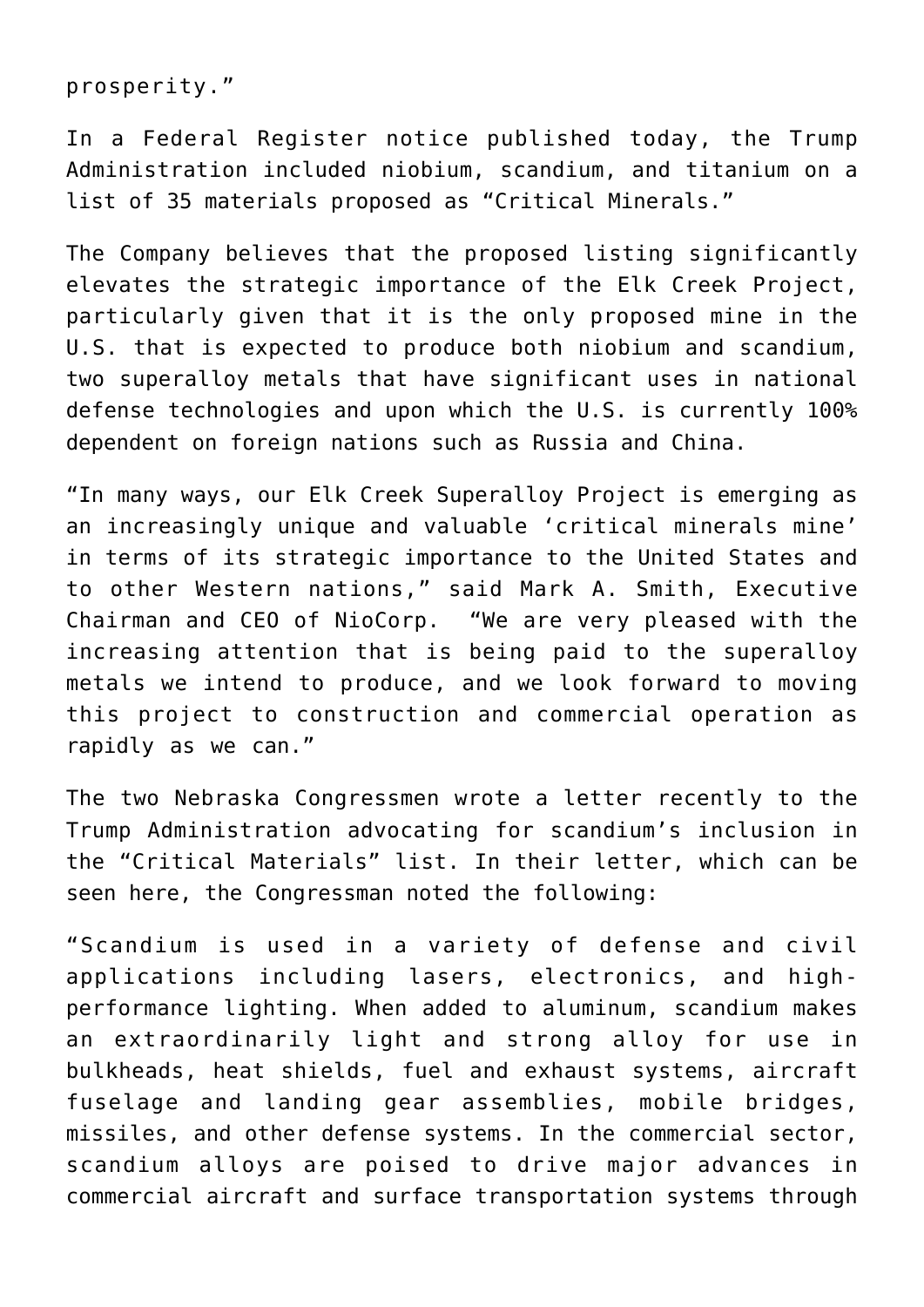greater fuel efficiency and reduced emissions. Scandium is also a critical component of Solid Oxide Fuel Cells which provide highly efficient and reliable power generation for DoD, NASA, and companies such as Home Depot, Walmart, Apple, Google, and Verizon," they wrote.

"Despite these strategic uses, today our nation is 100% dependent on imported scandium, primarily from China and Russia. We share the concerns of many of our colleagues in Congress who consider this a significant national security vulnerability for the United States. For this reason, the FY2018 National Defense Authorization Act included language that specifically mentions scandium and the need to develop domestic sources of this strategic material. We also note that the European Union added scandium to its 2017 list of Critical Raw Materials, further illustrating its growing importance in global commodity supply chains," they wrote.

Nebraska stands to emerge as a major global producer of scandium once the Elk Creek Project comes online. As currently planned, the Project is estimated to produce more than 100 tonnes of scandium oxide product annually when brought to full-scale production. Current global production of scandium oxide is estimated by the U.S. Geologic Survey at only 10-15 tonnes per year.

The Administration's priority list also included 15 of the rare earth elements, which were grouped as a single entry on the list. NioCorp's Elk Creek ore body in southeast Nebraska is known to contain rare earth elements as well, although the Company has no current plans to produce rare earth commercial products.

The proposed "Critical Minerals" list published in the Federal Register was developed in response to President Trump's Executive Order of December 20 entitled "[Presidential](https://www.globenewswire.com/Tracker?data=Fct_JvEmMa95I34DmjI0f_rGKTaz-URgzV8Em0pk95NZ3e14la-13PhbWHarF8WUYqagNm5up2cuZYqARUzyjQMggfB2qjjXPekLpM-qXVfa5J46qzqVich1c8aISLyrHwMYmxaI6P3cVmr16aJDp2SfNWEAIJNtM8wNGnUQUBDuVAhCWyR9WxrbP64sy8JwpVFO5tJA7NVCxlo8XezJNX89sZddhobxQHYxHtxEHGCaMA4Bs586HXDvtYcIyXlY6r9vyJA4Eqyhm0RFaFl4xlxQEu4cdBpQbwerxh1hpRZsE314oL5MxLaTWzZzvpztWit-uIFH-hbmHUzV0NTwZbKuw-JYW3eSwLuXbgBVhsyTok949sgiqy6O2qiLgTuF) [Executive Order on a Federal Strategy to Ensure Secure and](https://www.globenewswire.com/Tracker?data=Fct_JvEmMa95I34DmjI0f_rGKTaz-URgzV8Em0pk95NZ3e14la-13PhbWHarF8WUYqagNm5up2cuZYqARUzyjQMggfB2qjjXPekLpM-qXVfa5J46qzqVich1c8aISLyrHwMYmxaI6P3cVmr16aJDp2SfNWEAIJNtM8wNGnUQUBDuVAhCWyR9WxrbP64sy8JwpVFO5tJA7NVCxlo8XezJNX89sZddhobxQHYxHtxEHGCaMA4Bs586HXDvtYcIyXlY6r9vyJA4Eqyhm0RFaFl4xlxQEu4cdBpQbwerxh1hpRZsE314oL5MxLaTWzZzvpztWit-uIFH-hbmHUzV0NTwZbKuw-JYW3eSwLuXbgBVhsyTok949sgiqy6O2qiLgTuF) [Reliable Supplies of Critical Minerals](https://www.globenewswire.com/Tracker?data=Fct_JvEmMa95I34DmjI0f_rGKTaz-URgzV8Em0pk95NZ3e14la-13PhbWHarF8WUYqagNm5up2cuZYqARUzyjQMggfB2qjjXPekLpM-qXVfa5J46qzqVich1c8aISLyrHwMYmxaI6P3cVmr16aJDp2SfNWEAIJNtM8wNGnUQUBDuVAhCWyR9WxrbP64sy8JwpVFO5tJA7NVCxlo8XezJNX89sZddhobxQHYxHtxEHGCaMA4Bs586HXDvtYcIyXlY6r9vyJA4Eqyhm0RFaFl4xlxQEu4cdBpQbwerxh1hpRZsE314oL5MxLaTWzZzvpztWit-uIFH-hbmHUzV0NTwZbKuw-JYW3eSwLuXbgBVhsyTok949sgiqy6O2qiLgTuF)."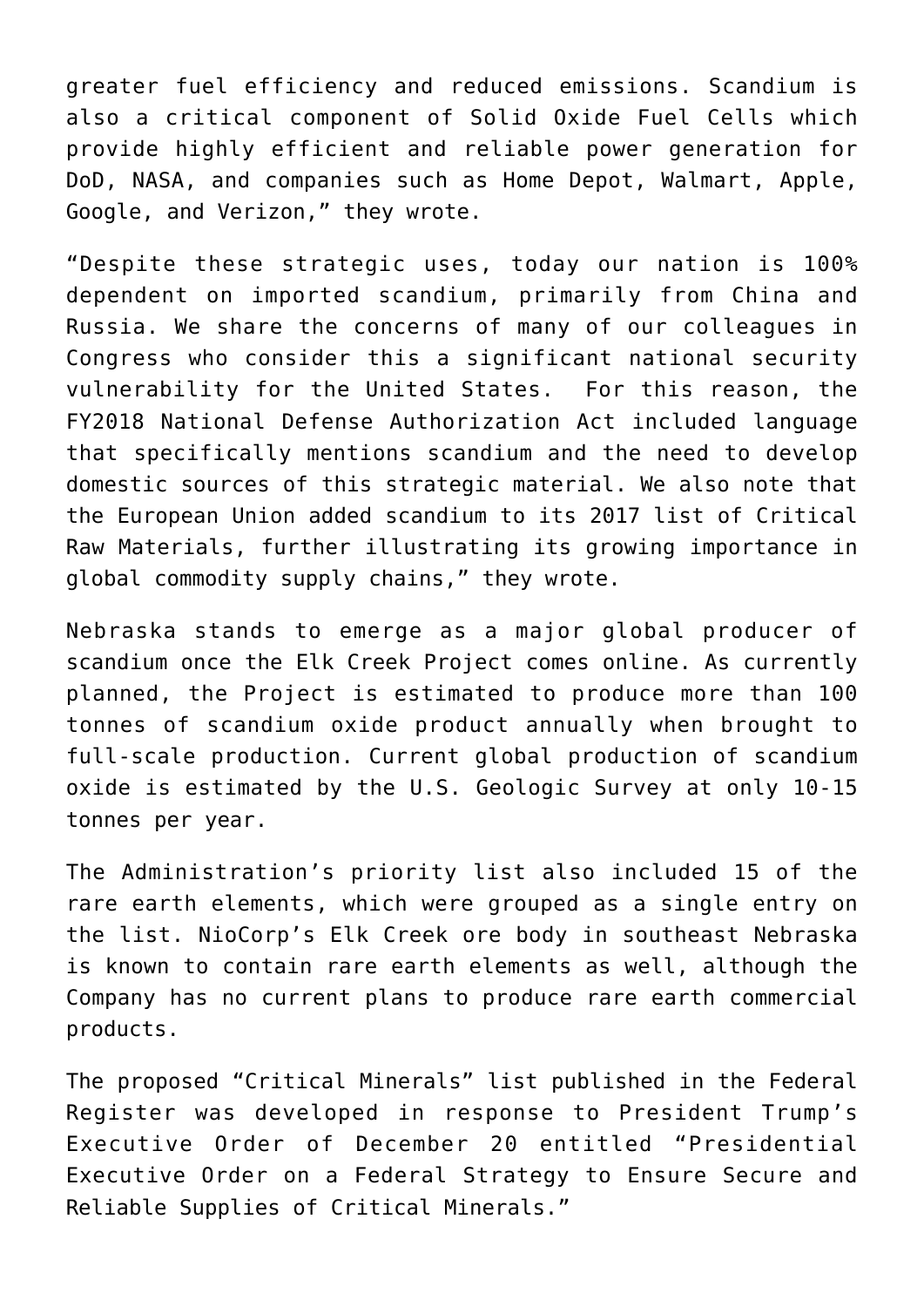On Behalf of the Board of Directors,

**"Mark Smith"**

Mark Smith Executive Chairman, CEO, and Director

**Qualified Persons:** Scott Honan, M.Sc., SME-RM, of NioCorp Developments Ltd., a Qualified Person as defined by National Instrument 43-101, has read and approved the technical information contained in this news release.

**Source**: NioCorp Developments Ltd.

[@NioCorp](https://www.globenewswire.com/Tracker?data=G9GS_4vtGPjjjho1ilbGxsITbRmBYc7151Rd9eZZNwtwbbIGdRZWe7MV8R73vMTxPjFEukPeFMVm2fU6RVbEpg==) [@realdonaldtrump](https://www.globenewswire.com/Tracker?data=D_uz2IxUy_9fX5spjqnbIIs5WhahTf02g_HZ3ANuMAYs2g3JvU12ePU66CdARcEhio6wR4q7s5n8HIsS-Y-TWCc0fdPQiuNMLM9SiTfA6_4=) \$NB \$NIOBF \$BR3 #Niobium #Scandium #ElkCreek

## **About NioCorp**

NioCorp is developing a superalloy materials project in Southeast Nebraska that will produce Niobium, Scandium, and Titanium. Niobium is used to produce superalloys as well as High Strength, Low Alloy ("HSLA") steel, which is a lighter, stronger steel used in automotive, structural, and pipeline applications. Scandium is a superalloy material that can be combined with Aluminum to make alloys with increased strength and improved corrosion resistance. Scandium also is a critical component of advanced solid oxide fuel cells. Titanium is used in various superalloys and is a key component of pigments used in paper, paint and plastics and is also used for aerospace applications, armor and medical implants.

## **Cautionary Note Regarding Forward-Looking Statements**

Neither TSX nor its Regulation Services Provider (as that term is defined in the policies of the TSX) accepts responsibility for the adequacy or accuracy of this document. Certain statements contained in this document may constitute forwardlooking statements, including but not limited to potential future production at the Elk Creek Project, anticipated products to be produced at the Elk Creek Project, the future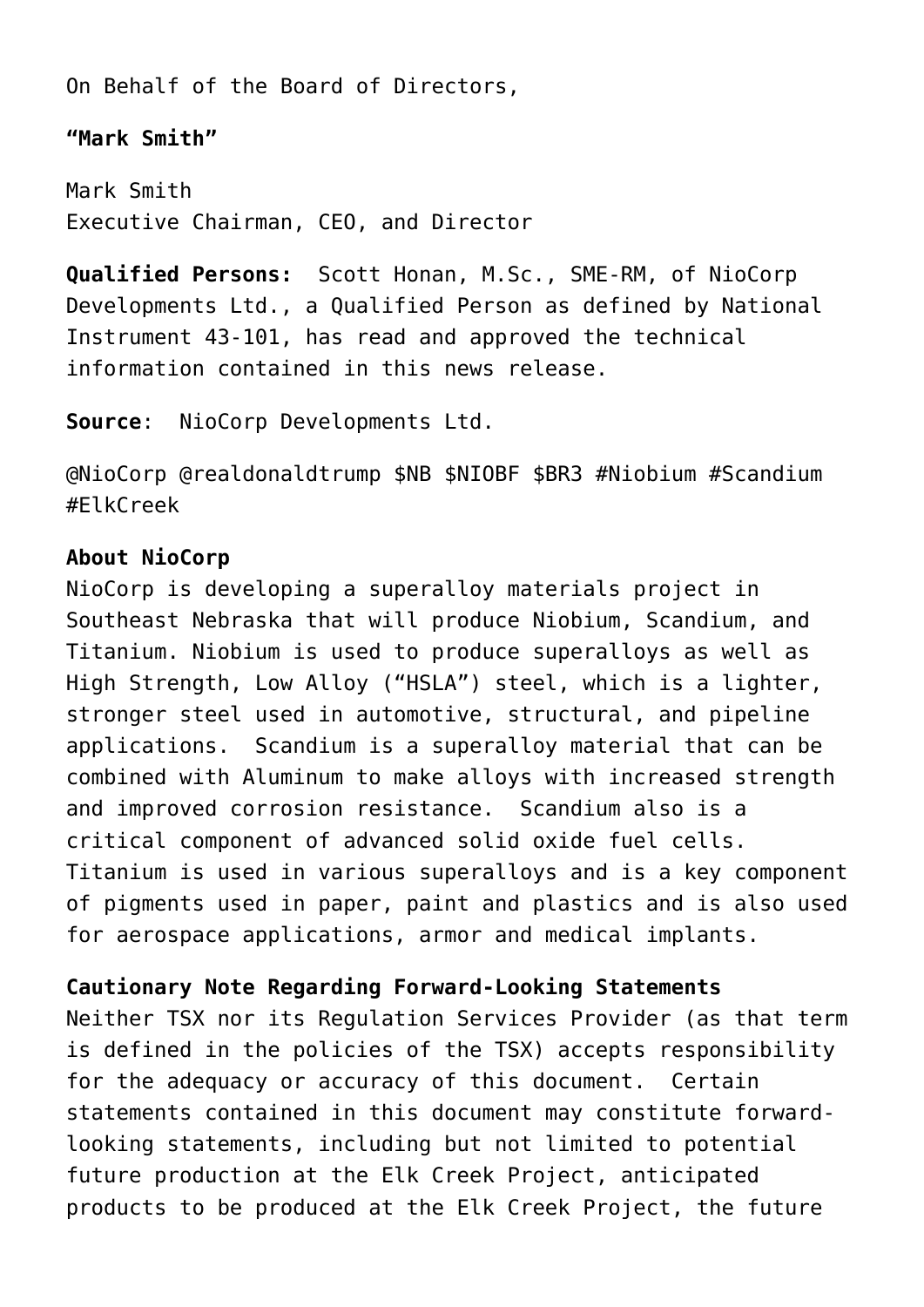critical and strategic nature of niobium and scandium, anticipated costs of production at the Elk Creek Project being competitive, and anticipated competitive advantages. Such forward-looking statements are based upon NioCorp's reasonable expectations and business plan at the date hereof, which are subject to change depending on economic, political and competitive circumstances and contingencies. Readers are cautioned that such forward-looking statements involve known and unknown risks, uncertainties and other factors that may cause a change in such assumptions and the actual outcomes and estimates to be materially different from those estimated or anticipated future results, achievements or position expressed or implied by those forward-looking statements. Risks, uncertainties and other factors that could cause NioCorp's plans or prospects to change include risks related to the Company's ability to operate as a going concern; risks related to the Company's requirement of significant additional capital; changes in demand for and price of commodities (such as fuel and electricity) and currencies; changes in economic valuations of the Project, such as Net Present Value calculations, changes or disruptions in the securities markets; legislative, political or economic developments; the need to obtain permits and comply with laws and regulations and other regulatory requirements; the possibility that actual results of work may differ from projections/expectations or may not realize the perceived potential of NioCorp's projects; risks of accidents, equipment breakdowns and labor disputes or other unanticipated difficulties or interruptions; the possibility of cost overruns or unanticipated expenses in development programs; operating or technical difficulties in connection with exploration, mining or development activities; the speculative nature of mineral exploration and development, including the risks of diminishing quantities of grades of reserves and resources; and the risks involved in the exploration, development and mining business and the risks set forth in the Company's filings with the SEC at www.sec.gov. NioCorp disclaims any intention or obligation to update or